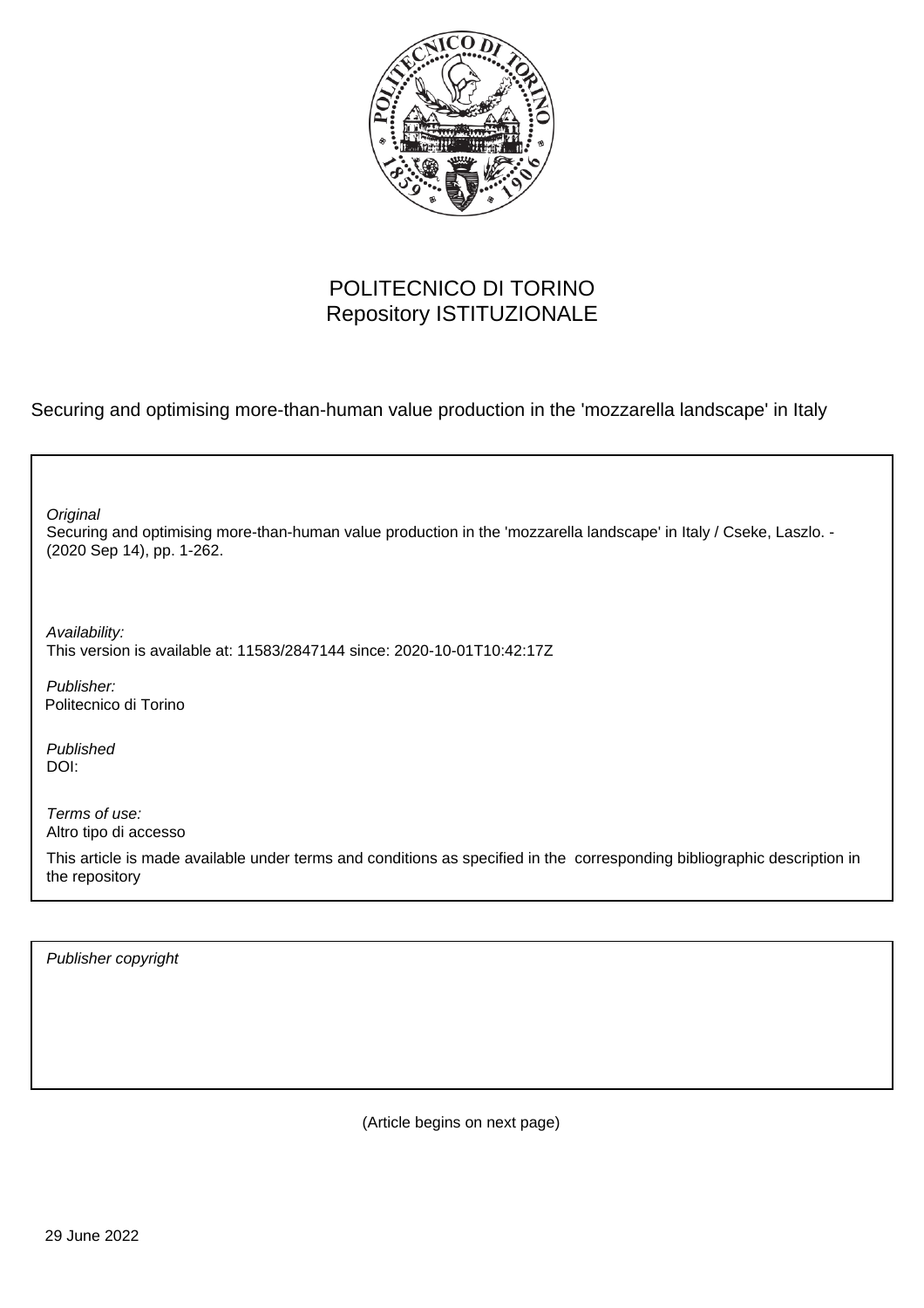## ABSTRACT

Laszlo Cseke

A thesis submitted to Politecnico di Torino

for the degree of Doctor of Philosophy

Securing and subsuming more-than-human value production in the 'mozzarella landscape' in Italy

2020

This thesis investigates the securitization and subsumption of more-than-human value production in the 'mozzarella landscape' in Campania, Italy. Water buffaloes, essential in this landscape, have lived in the coastal marshlands of Campania for centuries, and buffalo milk has been used for the production of the famous mozzarella cheese. Currently, the Mozzarella di Bufala Campana PDO is an internationally acclaimed product. Nevertheless, buffalo farming and mozzarella production in the region has had to face various socioecological challenges in recent decades. My objective is to analyse how the processes of securitization and subsumption in the dairy farming sector contribute to more rigorous control over animal bodies, and interfere in their bodies and lives for more efficient value production. In exploring these issues, I have focused on three interrelated processes: the relationships between the subsumption of buffalo milk production and the market demand for mozzarella, the immunization of the mozzarella landscape by the means of biosecurity and traceability, and branding as the product of the landscape and the animal. My research has engaged with political ecology and political economy, animal geography and economic geography literature on value production, securitization, branding and the landscape.